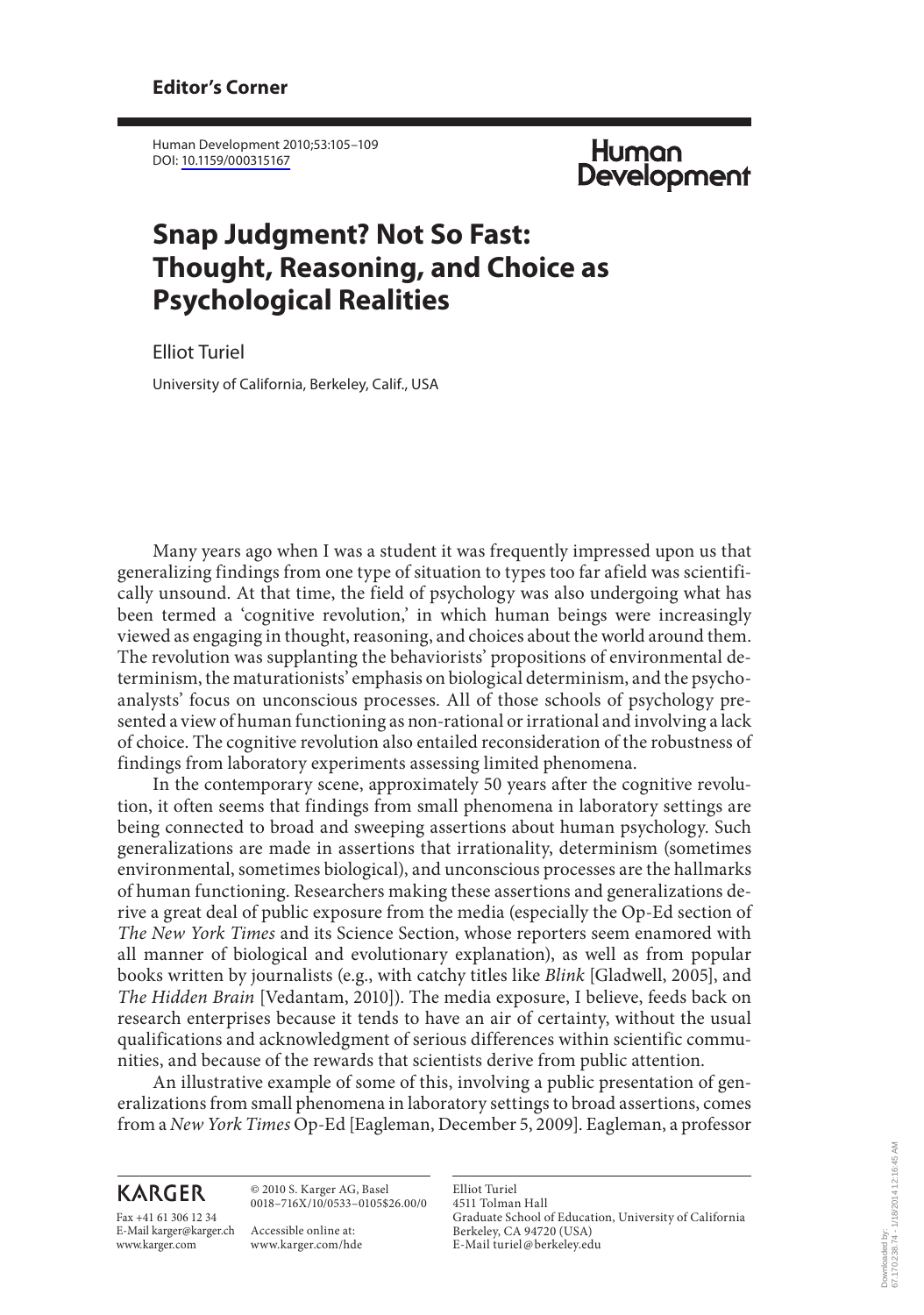of neuroscience, discussed US President Barack Obama's decision, announced on December 1, 2009, to send 30,000 more American troops to Afghanistan, with a deadline of 18 months for the start of troop withdrawal. As is well known, US involvement in the war in Afghanistan began with an invasion in October of 2001, after the terrorist attacks of September 11, 2001. The eight-plus-year history of this war includes the war in Iraq that many believe detracted from the war in Afghanistan.

 Eagleman [2009] predicted how the deadline of 18 months would 'affect the psychology of the nation' (p. A33). Focusing on the emotional effect of the deadline, he drew on a few experiments presenting people with different deadlines, which presumably make for differing levels of certainty. One posed participants with an offer of USD 100 right now or USD 110 a week from now. Most chose the USD 100 (and presumably offering USD 100 now and USD 500 in 18 months would produce the same result). In other studies using brain imaging when people made similar decisions it was discovered that the neural networks in short- and long-term decisions are fundamentally separate ('… often locked in battle against one another' [Eagleman, 2009, p. A33]). According to Eagleman, these experiments tell us a great deal about how people will react to Obama's decisions on Afghanistan, including that a timetable of 18 months is too long, that the President would better serve his purposes with intermediate goals that would provoke emotions in people, and that because of the long-term deadline people would ignore what occurs in the short term.

 Therefore, the findings from experiments on decisions about obtaining money in experimental situations supposedly tell us about issues having to do with life and death, national security, putting young people in situations in which they could be killed or seriously harmed, occupying another country with troops, questions of when and how to extricate from the war, and the financial hardships of committing to war in the midst of a severe recession and high unemployment. All this occurred in the context of fears of terrorism, mixed results in continuing wars on two fronts, and the well-known experiences of a quagmire in the Vietnam War.

 Eagleman [2009] presumes that people do not think seriously about the complex matters involved in recent and not so recent history and all that comes with one's nation going to war. This is part of a broader trend, in which assumptions are drawn from experiments assessing small actions in often contrived situations that make for what Kihlstrom [2004] has referred to as the '*people are stupid*' school of psychology (p. 348). Kihlstrom [2008] summarized this school of thought as maintaining that 'as we go about the ordinary course of everyday living, we do not think very hard about anything, and rely on biases, heuristics, and other processes that lead us into judgmental error' and that '… the evidence of irrationality consists also (of) evidence of unconscious, automatic processes' (p. 169). Typically, the *people are stupid* school of psychology proposes that people's decisions are emotionally driven, not based on thought or rational processes, are irrational in that they involve going against one's own interests, are irrational in that they involve being blinded by one's own interests, do not involve choice or self-determination since they are most often non-conscious and out of awareness (automaticity), and that perceptions of deliberative choices in decision making are illusory (see Kihlstrom [2008] for a discussion of the inadequacy of evidence in support of these propositions).

 Space limitations permit me to list only a few examples from experiments in social and cognitive psychology (for more examples, see Turiel [2009, in press]). I have already mentioned the examples used by Eagleman [2009] of decisions involv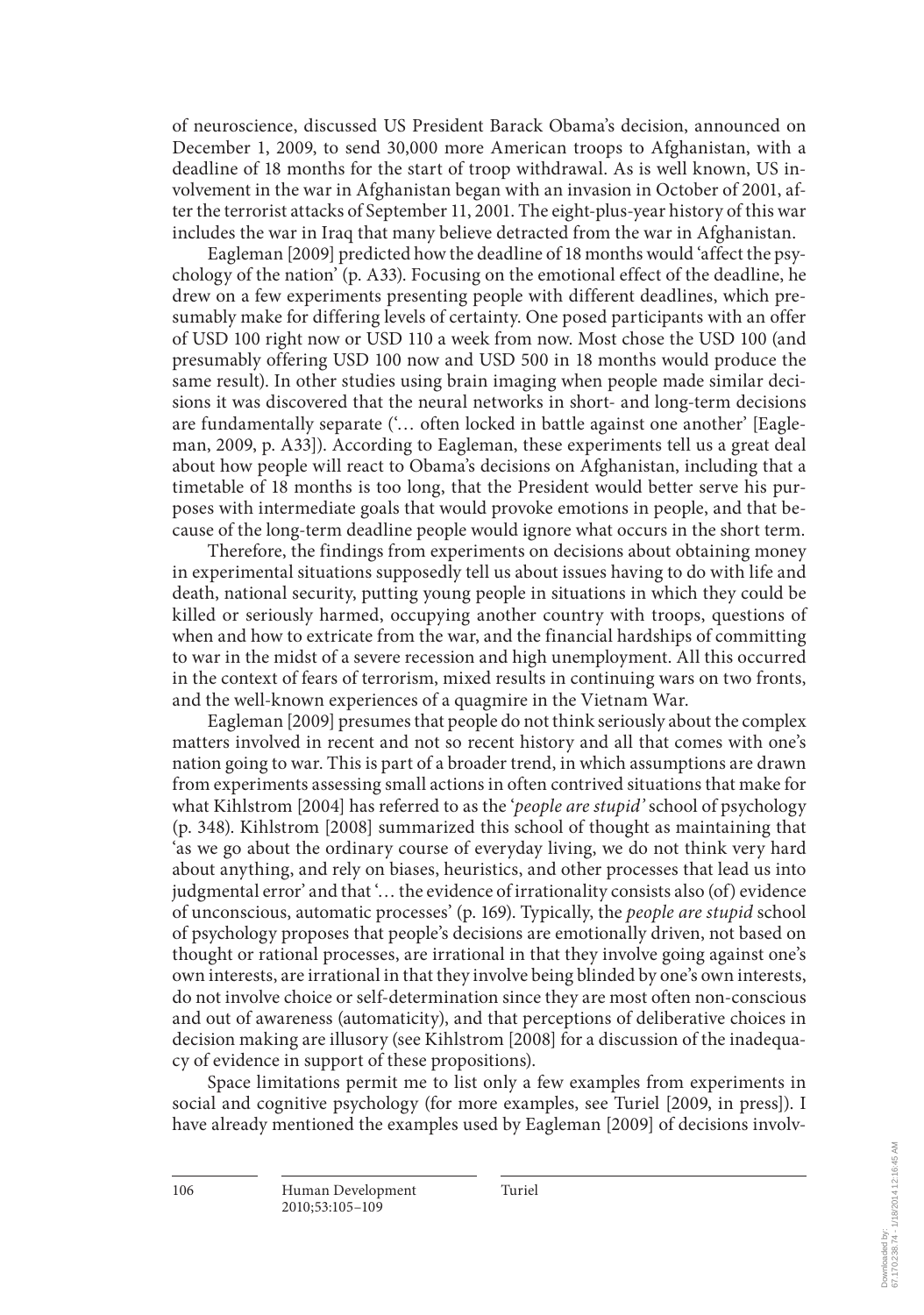ing financial choices (studies of this sort are cited by some economists who assert that people are not rational since psychological experiments show that they make choices that go against their self-interests in maximizing benefits). Another example comes from experiments assessing predictions in gambling decisions about sporting events with point spreads, the results of which were interpreted to show that decision making is often intuitive [Simmons & Nelson, 2006]. There is also a long line of research on cognitive dissonance that includes recent experiments in which subjects were presented with displays of high-quality products (jams, chocolates) to sample and buy at a 1-dollar discount [Iyengar & Lepper, 2000]. More of those exposed to a small number (e.g., 6) of choices purchased the product than those exposed to a large number (e.g., 24). Being provided with too many choices, therefore, results in a lack of control due to the forces of the situation. Other examples involving preferences for cleaning products (metaphorically washing away sins [Zhong & Liljenquist, 2006]), and evaluations of acts like eating dog meat and incest [Haidt, 2001] have been used to generalize to moral decisions – with the conclusion that moral decisions are based on intuitions and that moral reasoning is merely after-the-fact rationalization.

 These types of findings are generalized to most types of decision making, including to what lay people take to involve reasoning, purposes, understandings, and choice. The findings are considered to apply to decisions about life goals, educational pathways, occupational choices, participation in society, culture and politics, and balancing self-fulfillment with considerations about the welfare and well-being of others. The findings in the research on supposedly moral evaluations are generalized to propositions of an irrational basis to people's many concerns the world over with injustices, suffering, and war and peace (for a discussion of injustices as a basis for theories of justice, see Sen [2009]). These propositions are reminiscent of behaviorists' efforts to banish from psychology the idea of consciousness [Watson, 1924], as well as constructs that refer to inner mental states, such as personality, states of mind, feelings, plans, purposes, and intentions [Skinner, 1971].

 For a time, the cognitive revolution (with roots in Gestalt theories, the work of Piaget, and social psychologists like Asch, Lewin, and Heider) did change psychologists' orientations because of the recognition that people do think, along with assessments that evidence for irrationality and determinism of decisions was lacking. In spite of evidence to the contrary emanating from much research conducted in cognitive and developmental psychologies during the cognitive revolution, many have reverted to notions about irrationality and predetermined choices. As Kihlstrom [2008] put it with obvious irony: 'One is tempted to ask whether we really had a cognitive revolution in psychology for this – to learn that Skinner had it right after all, that we really are all under the control of environmental events, and all that he missed was the wiring diagram that connects stimulus with response' (p. 172). I would add that Freud, too, had it right after all and that all he missed was that the unconscious is not dynamic or conflictful.

 It is important to note that the claims about irrationality are not about mistakes or errors that people make in their efforts to understand the world. Rather, it is claimed that we fool ourselves, create a mythical world, and engage in illusions; in short, we do not act with goal-directed thinking and most of the time our decisions are determined by mysterious causes (as in the title of Ariely's [2008] book, *Predictably Irrational: The Hidden Forces That Shape Our Decisions* ). As Freud [1927/1961] noted, 'an illusion is not the same thing as an error' (p. 30). The distinction can be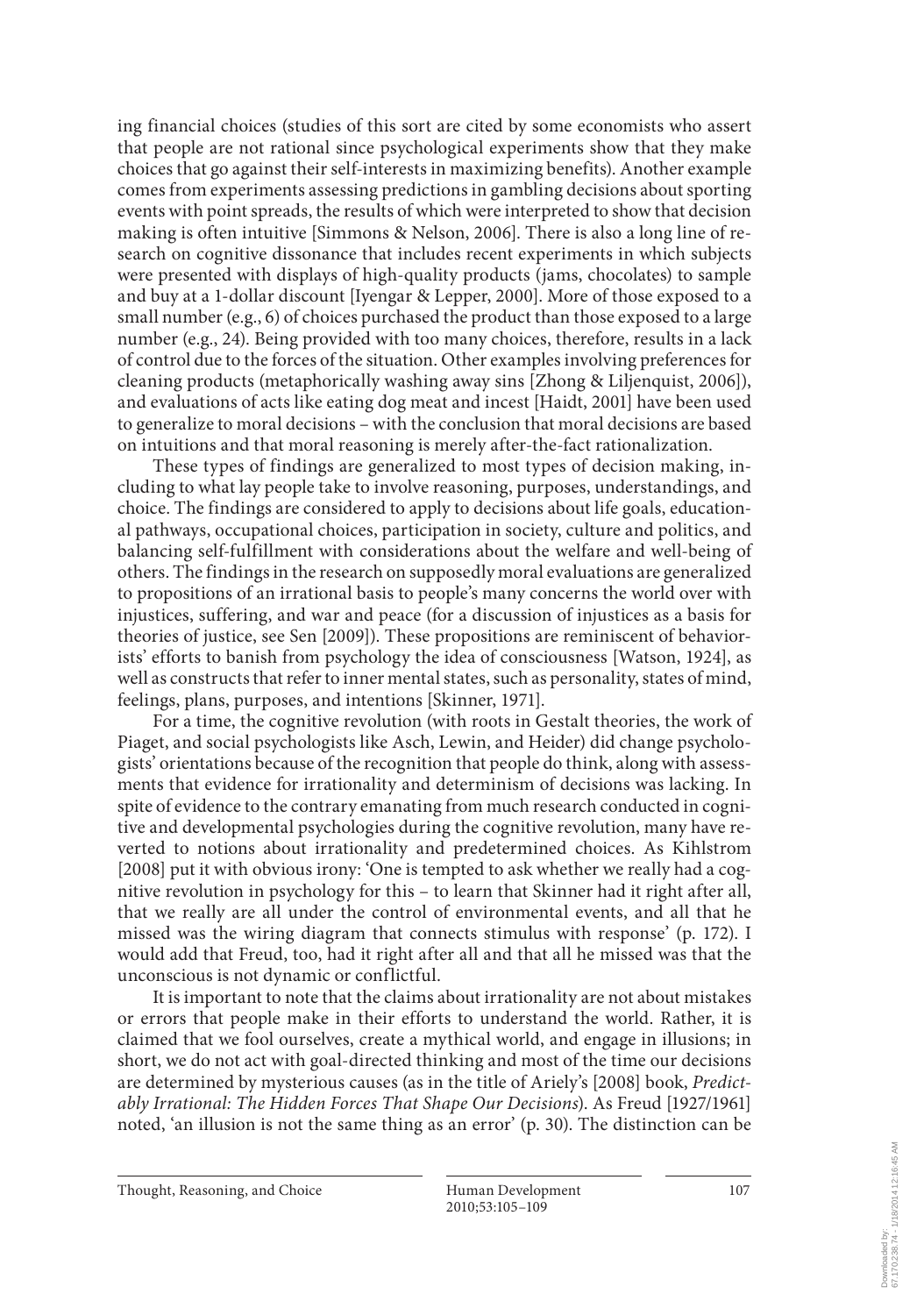illustrated with reference to how we treat psychological theories we do not accept as valid. Whereas many psychologists would say that Freud or Skinner or Piaget (fill in your favorite examples) were mistaken in their explanations, it would not be said they were irrational or deluded. But it is claimed that the people psychologists study *do not think very hard* about their experiences and have illusions about most things. That is, mistakes and inadequate understandings are automatically interpreted as emotionally determined, irrational decisions.

 Students of human development, who were an important part of the cognitive revolution, often examined children's mistakes, errors, and inadequate understandings of particular domains (e.g., number, mathematics, causality, the physical world, morality, psychological understandings) as means of explaining thought and development. A well-known example comes from the vast literature on theory of mind. It has been shown that young children's erroneous predictions of others' actions are consistent with their ways of reasoning about mental states. Studying the types of reasoning that leads to such errors provides a basis for explaining thought and development about psychological understandings. Developmental psychologists often realize that children's errors do not stem from a lack of thought or inattention to the world. Rather, errors reflect systematic ways of thinking in attempts to better understand the world and to more effectively act upon it. Analyses of how children arrive at their conclusions or decisions – erroneous or not – have yielded better explanations of their ways of thinking. Errors, along with eventual awareness that one has it wrong in some ways, can produce changes in thinking. Developmental research has also demonstrated that individuals form more than one system of thought in different domains and, thereby, maintain a variety of goals that can be in conflict with each other and in many contexts require coordination [Turiel, in press]. Some accounts of irrationality have examined only one realm or type of goal (e.g., maximizing benefits) without considering how different realms and goals are weighed and balanced against each other.

 Students of human development, for the most part, have not been susceptible to the *people are stupid* school of psychology. It is no coincidence that much of the work in developmental psychology is not in accord with those who discount the relevance of thought and choice in decision making. Studying children and their development highlights how humans reason, integrate emotions and thought, and attempt to make sense of their physical, social, and emotional experiences. However, the attention currently given to irrationality and non-conscious choices makes it important for students of human development to actively engage in these debates. Developmentalists are well-placed for another revolution to reassert that humans are thinking and emotional beings in reciprocal interactions with the physical and social world. There is ample evidence from research on human development demonstrating that people form understandings of the physical world and social relationships, that such understandings stem from bidirectional, reciprocal individual-environment interactions, and that such understandings entail integration and interweaving of reasoning, emotions, and actions. The study of children and development provides a necessary corrective to the types of determinism that fails to recognize that reasoning is a hallmark of human functioning.